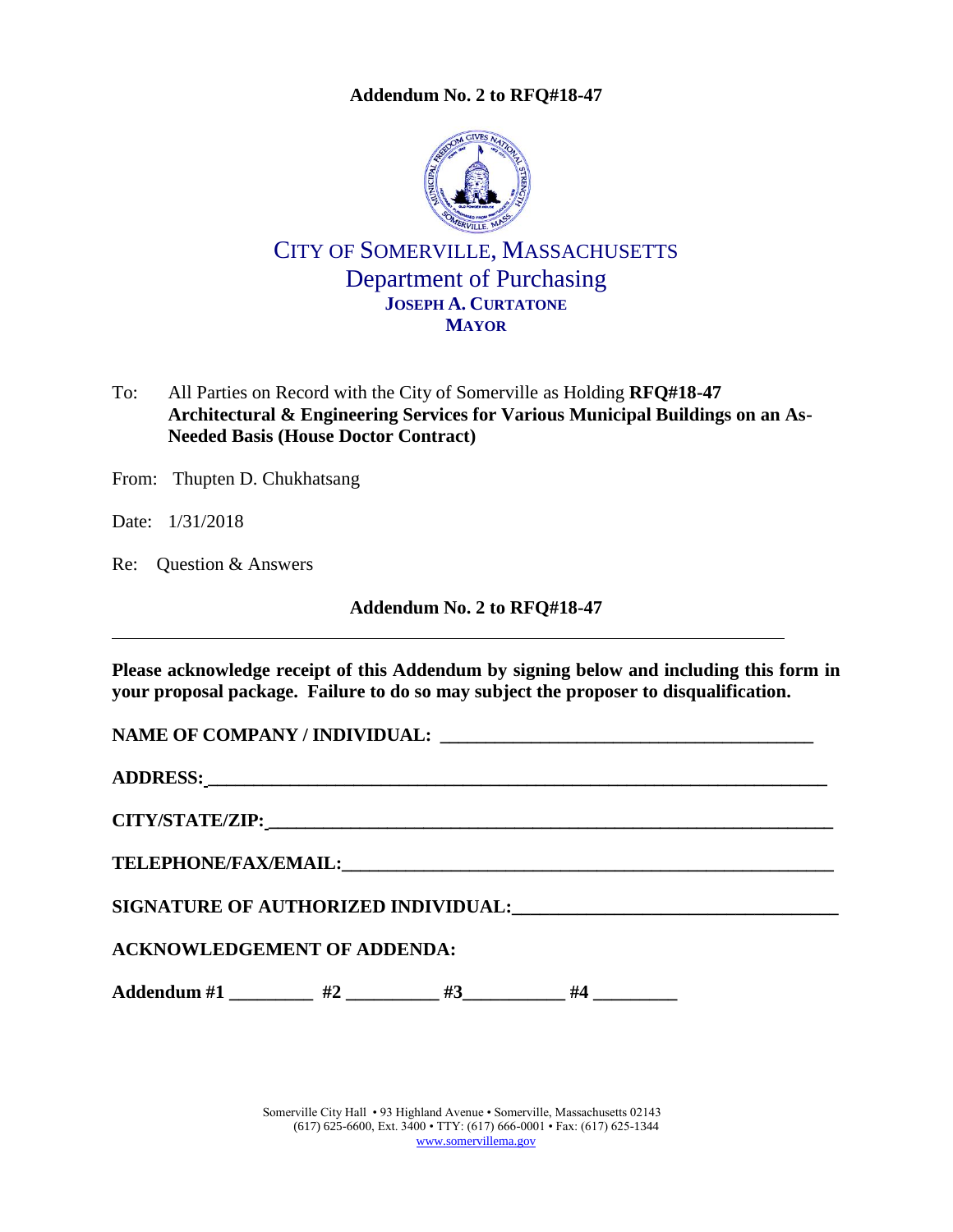### **Addendum No. 2 to [RFQ#18-47](#page-0-0)**

#### **Questions & Answers**

**1. Please confirm that the City would like to receive one SOQ per consultant, regardless of the number of categories for which we submit. It appears that each category would need different skill sets and the prime firms would have different leaders, key personnel and different project experience for the 2 categories. Please clarify if the City wants one comprehensive team chart (designating separate staff for each category), or if it wants separate team charts and experience for each category.**

**One SOQ is sufficient but if the consultant is applying for multiple services we recommend they separate the categories as required for clarity with the associated key personnel and teams charts for each category.**

**2. In order to determine whether we would be a good fit for this RFQ we wish to know what types of projects might be on the City's Wish List that could be assigned to this House Doctor assignment.**

**The House doctor would tackle anything from building evaluations, studies, renovations, small projects, and emergencies. We don't have any particular project attached to the house doctor.**

**3. Can Somerville speak to the dollar value (either design or construction cost) or project scale limit under this solicitation?**

**No. The dollar value will vary per project and every building is different.** 

**4. Please clarify the "Property Development Specialist." The responding teams include architects and engineers serving the development realm. Is this category intended to also include a real estate marketing firm, planner, construction manager, or similar professional?**

**The Property Development Specialist category involves property surveys, site\building layouts, estimating proposed developments and consultation services. (No developer or real estate marketing firm)**

**5. The three categories feature different primes (architect vs. environmental engineer vs. property development specialist) and incorporate related services (e.g. architecture under category 3). If a team is submitting on all categories, does the City desire three separate proposals (one led by each prime)? Can one proposal, highlighting each teammate's strength and detailing the teaming arrangements for the different categories, suffice? Is each team member required to complete all of the forms (e.g. Certificate of Authority, acknowledgement of addenda), or only the prime?**

**One proposal or SOQ package is expected and sufficient whether a team is submitting on one or more categories. If the consultant is submitting on multiple categories, we recommend clearly separating the categories within the proposal by the teams and services for each category. Only the prime firm/proposer needs to complete the RFQ forms.**